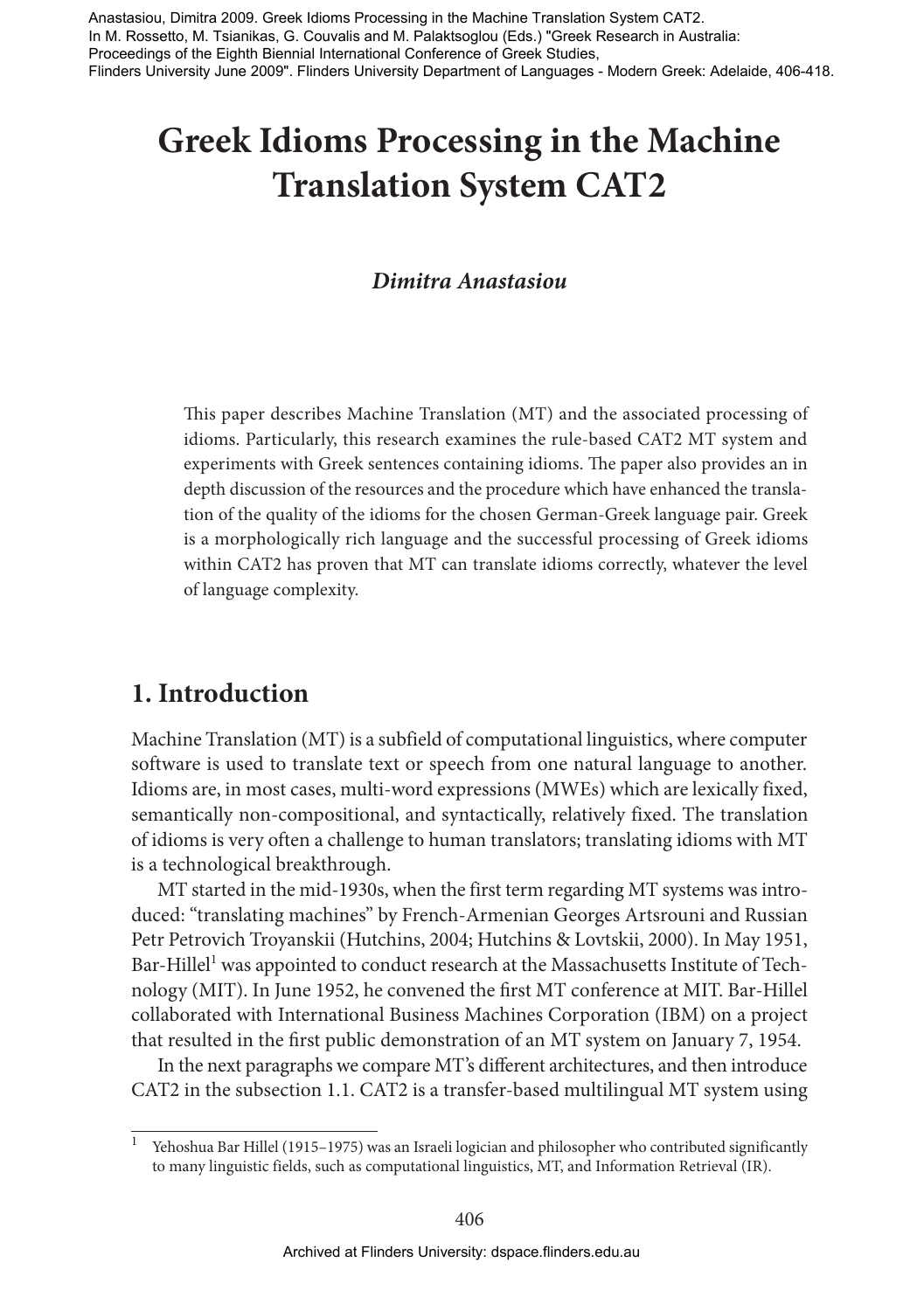morphosyntactic rules which are developed and used by academics at the Saarland University, Germany.

Machine Translation (MT) has various architectures: rule-based MT (RBMT), statistical MT (SMT), example-based MT (EBMT), and a hybrid. RBMT appeared around the 1950s, whereas SMT and EBMT, appeared around the 1990s. RBMT's pioneer is the above mentioned Bar Hillel, who in the early 1960s, introduced "Fully Automatic High Quality Machine Translation" (FAHQMT). The pioneer of EBMT is Makoto Nagao (1984) while Brown, Cocke, Pietra, Pietra, Jelinek, Mercer, and Roossin (1988) introduced the first statistical approach to MT. The similarities and differences between EBMT, SMT, and RBMT will now be discussed.

EBMT and SMT have many common points, but also some distinctive differences. The use of a bilingual corpus is a common point, but the SMT approach also makes use of a monolingual corpus. EBMT is distinct from SMT in that it contains symbolic translation knowledge and is not numeric in the form of a distortion and fertility probability model. A distortion and fertility probability model combines all parameters in the most likely manner, as SMT does. Moreover, SMT is based on word frequencies. By contrast, EBMT is based on word sequences and their combinations. More precisely, on one side, in SMT, the process has the following steps: part-of-speech (PoS) tagging, parsing of the tagged sentence to produce a parse tree, re-ordering of the tree randomly, inserting new words in the tree randomly, translating the words at the leaf nodes, and computing the probability of the output. Based on many iterations of the above, the system chooses the most likely translation (Yamada and Knight, 2001). On the other side, EBMT attempts to translate a sentence based on previous translation examples. It retrieves previous examples and identifies parts of these which are relevant to the current sentence. The translations of the corresponding parts are then extracted and re-combined to make a translation of the sentence.

In RBMT there are linguistic rules used, whereas in EBMT there are translation examples. Nagao (1988), supporting EBMT and opposing RBMT, claimed that in RBMT the linguistic features do not deal with all the phenomena occurring in the original text. EBMT, however, deals with real text, as it works on previous real examples, while RBMT focuses more on linguistic rules. The linguistic rules needed for RBMT use are complex, and thus linguistically trained staff is a requirement; the staff component, accordingly, needs time to produce the complex rules.

### **1.1. Introducing the rule-based MT system CAT2**

CAT2<sup>2</sup> is a transfer-based rule-based MT (RBMT) system. Nowadays, Saarland University in Germany makes use of CAT2 in order to make it possible for future

<sup>2</sup> CAT stands for the concepts of *Constructors, Atoms and Translators.*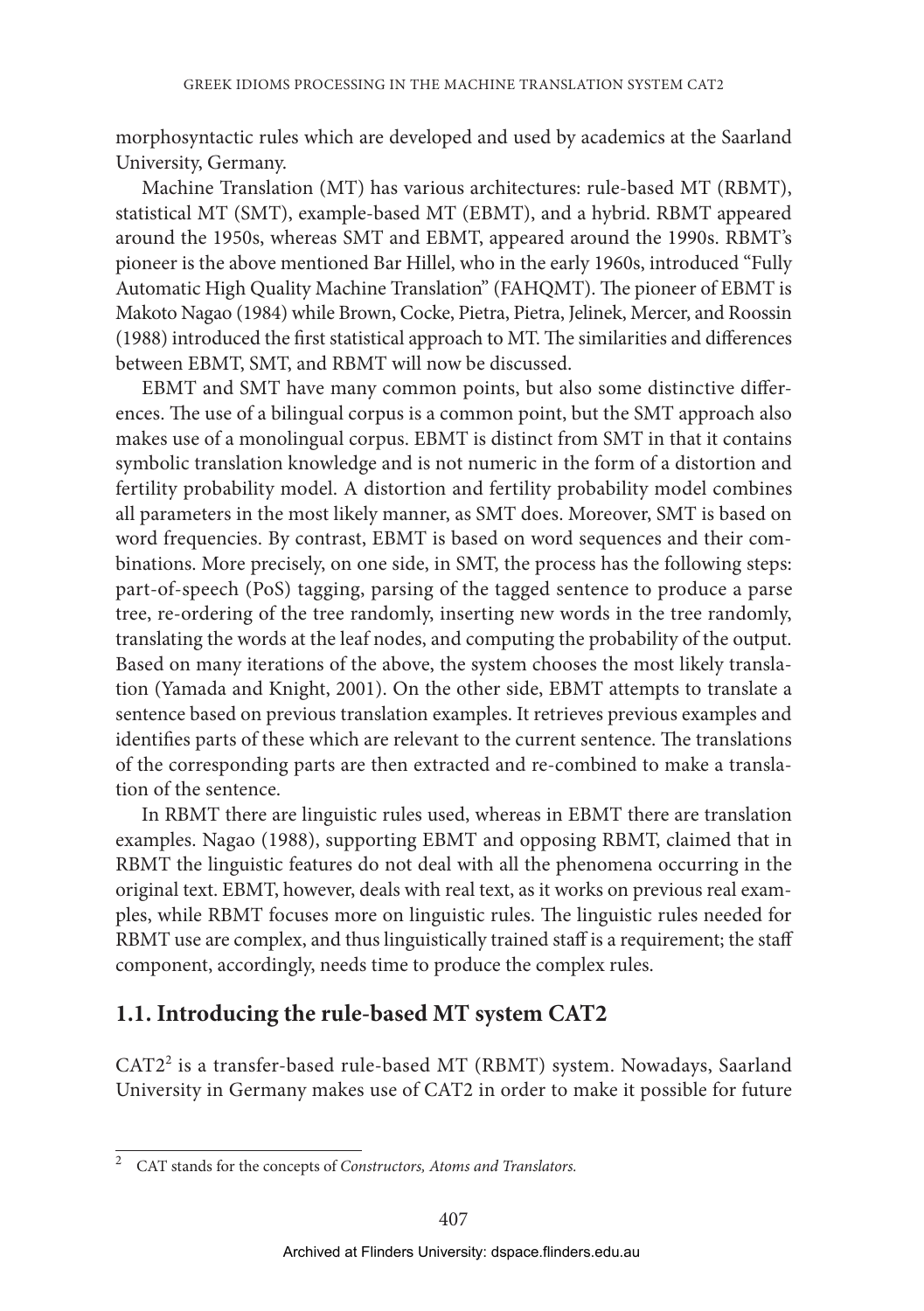translators<sup>3</sup> to conduct experiments with several lexicons as well as syntactic and translation rules. CAT2 is adapted to the greatest possible extent, to real-life translation situations. A lot of European and international institutions lend a helping hand to enable the system to translate from and into several, not only western European languages, but also Arabic, Chinese, Japanese, Korean, and Russian. CAT2 is a unification and transfer-based multilingual MT that has been used since 1987 as an alternative to the EUROTRA (EURopean TRAnslation) software program. The EUROTRA was an ambitious MT project that was established and funded by the European Commission, from 1978 until 1992. Its goal was to construct an advanced multilingual transfer system for translation among all Community languages. In 1992 EUROTRA ended, after having achieved the success of increasing the research into computational linguistics. The book *Machine Translation and Greek Language* of Stavrou and Tzevelekou (2000) is divided into two parts: i) the system SYSTRAN of the European Union and ii) the system EUROTRA. Some articles deal with the construction of lexicons, terminology in MT, and linguistic specifications. Generally speaking, topics of Natural Language and Speech Processing are also included in this publication.

This paper's structure is as follows: in section 2 we describe the CAT2 MT flow and its two main grammar rule types, "generators" and "translators". The idiom processing concerning the German-Greek language pair within CAT2 is described in section 3 and more precisely, reference is made to dictionary entries (3.1), translation processes (3.2), and evaluation findings (3.3). A summary is provided in section 4.

### **2. CAT2 Machine Translation flow**

The normal translation path, or the stages an input sentence passes through from the source language (SL) to the target language (TL) in the CAT2 system, will be discussed in this section. In a rule-based MT system, in general, the original text, otherwise called the source text, is first analysed, morphologically and syntactically, in order to obtain a syntactic representation. More precisely, this analysis includes part-ofspeech tagging, lexical transfer via dictionaries, alignment, and structural transfer/ chunking. This syntactic representation can optionally be refined to a more abstract level. The transfer process then converts this syntactic representation of the SL to a representation of the same level of abstraction in the TL. The SL and TL representations are referred to as "intermediate" representations. From the TL representation, similar stages of analysis, as for the SL, are followed in reverse, in order to generate the target text. This process dates back to Vauquois (1968).

When this normal translation flow fails, then the CAT2 system enters a robust mode, where each word in the input is translated individually, using the same translation path.

<sup>3</sup> The author contributed to the German ↔ Greek language pair during her postgraduate studies at the Saarland University.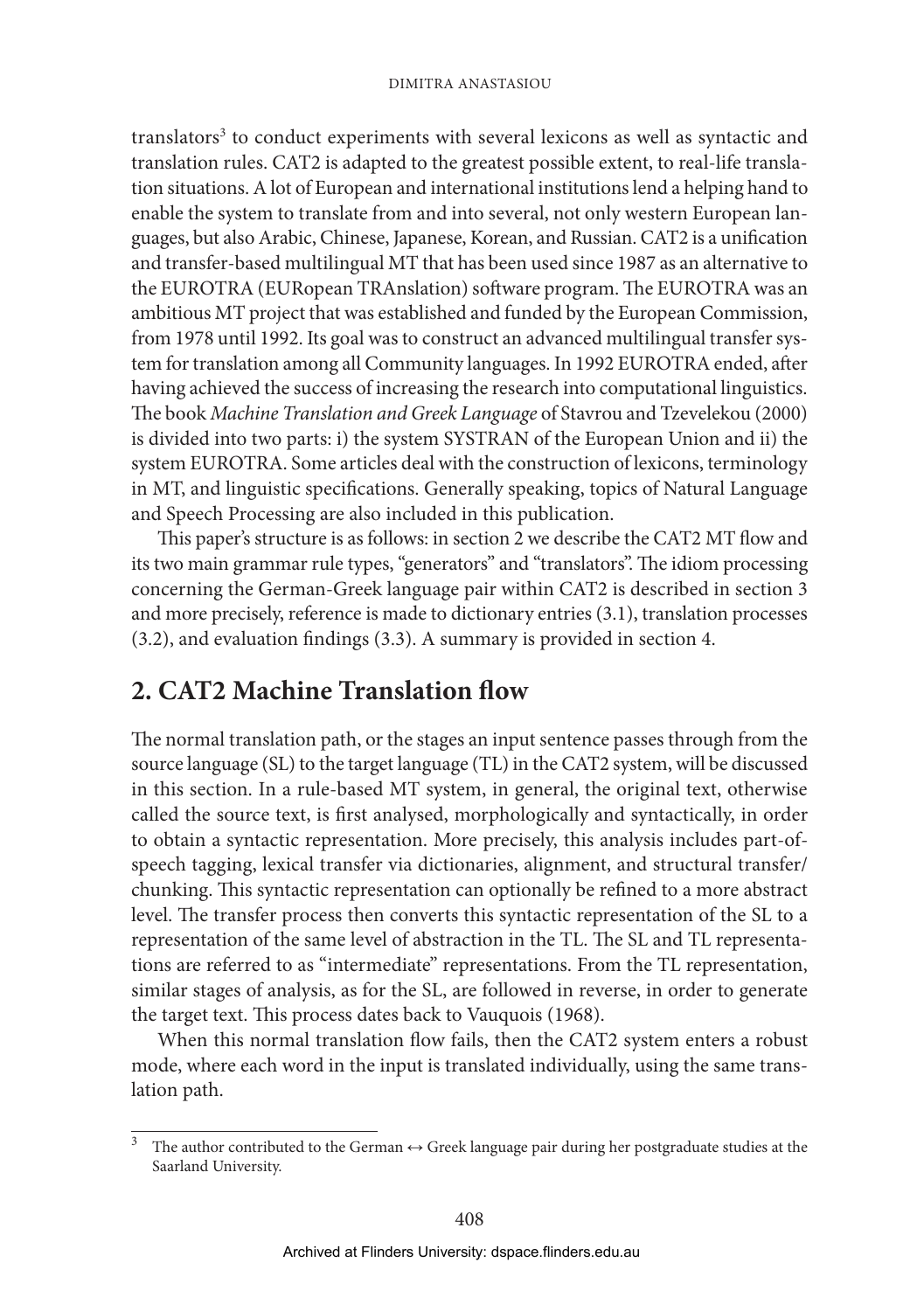In terms of specific CAT2 grammar rules, they are classified into "generators" and "translators", as seen in diagram 1.:



Diagram 1. CAT2 Grammar rules

The "generators" are sets of rules that define the well-formed structures of a representation level. They are a combination of constructors and atoms which make up a level of representation, where the smallest element of a level is called an "atom". In a tree schema, the constructors would represent partial trees, the atoms would represent the leaves, and the translators, any significant relations between the trees (Sharp, 1994).

A generator is introduced in the CAT2 grammar with the following representation level:

### *@level (LEVEL / TYPE / LANGUAGE)*

According to Sharp (1994), a *LEVEL* is an atomic constant that gives a name to the level, a *TYPE* is either a morphological, a syntactic, or a relational structure, and *LANGUAGE* is an atomic constant naming the language being described by the level (1994:15). A constant is an atomic symbol used in programming languages and can be any sequence of alphanumeric characters, including the underscore \_, as well as a beginning that starts with a lower case letter or any string of characters delimited by single quotes.

Within CAT2 there are three structures of generators:

- a) Morphological structure (MS);
- b) Constituent / Syntactic structure (CS); and
- c) Interface / Relational structure (IS).

The first two structures, MS and CS, describe the grammar of a language, starting from words (MS) and graduating to phrases and sentences (CS). The morphological generator level analyses the words in a text or generates words during text synthesis. Its purpose is the definition of the structure of a word in terms of its morphemes. Generally speaking, the generator of the MS has to define all the well-formed morphological structures.

The CS deals with phrases and the whole sentence. The tokens delivered by a morphological generator level are used as input by the syntactic generation level. Its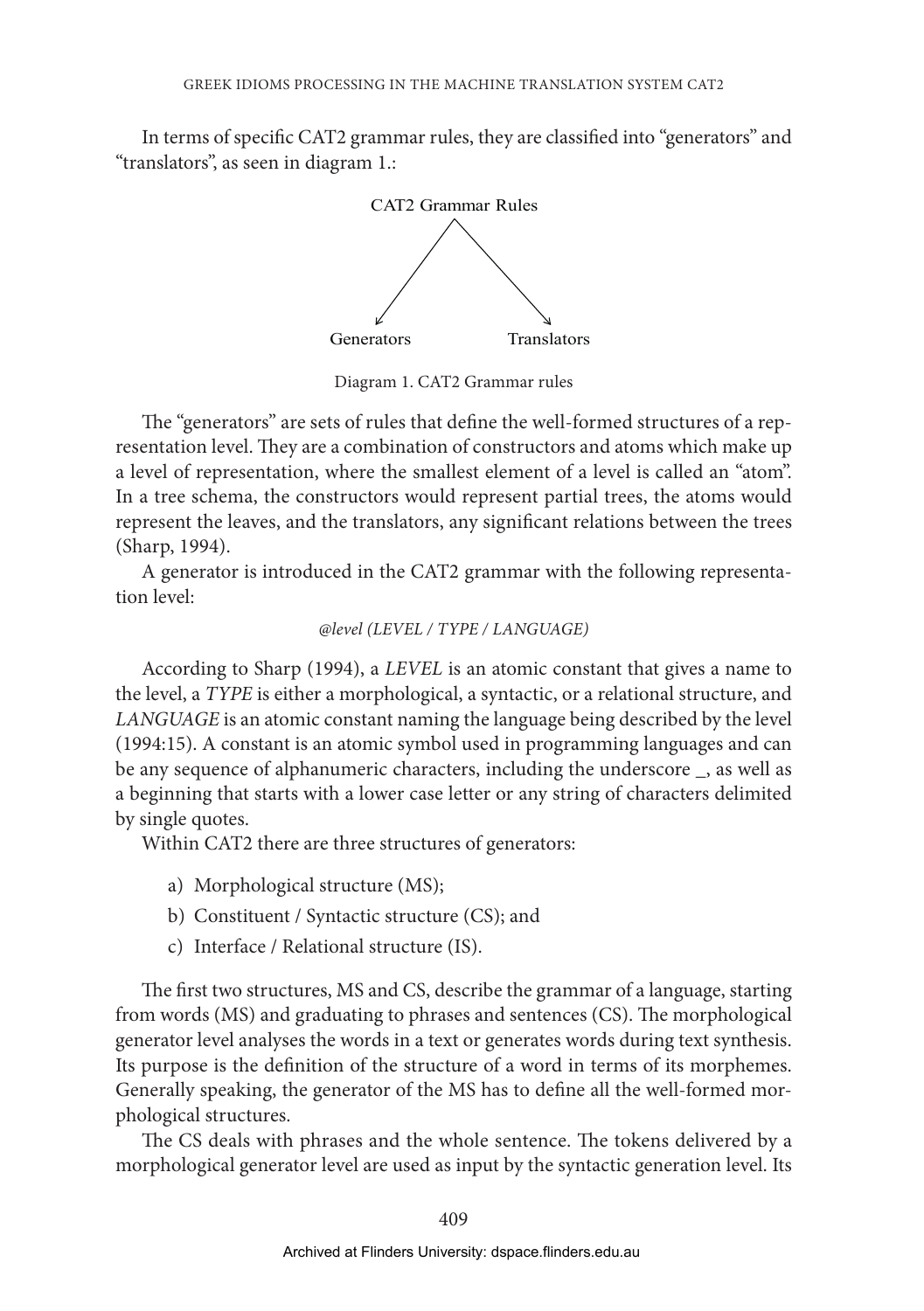aim is to build a constituent structure of a language during the analysis of the input text. In synthesis, it is used to license the provisional structures created by a translator.

An analysis of well-formed sentences is required for the translation process. Therefore, it is useful to examine further each representation level, both with a focus on the degree of its well-formedness and via a transfer of representations in one language, from one level to another. That is the functionality of an interface between SL and TL. The interface structure (IS) depicts the semantic structure, or the predicate-arguments structure. According to the predicate-arguments grammar, the sentence consists of the verb, its arguments, and adjuncts. The relational level defines an interface structure of a phrase or a sentence. Two languages are then related via their interface structures rather than their syntactic structures (Sharp, 1994).

The structures of generators or representation levels and their order can be seen below in the Figure 1. The following figure shows the transfer-based approach (Sharp, 1994:3).



Figure 1. Representation levels in CAT2

It is noteworthy that Kaplan and Bresnan (1982:175–231) proposed a lexicalfunctional grammar (LFG) with two descriptions for every sentence of the language which it generates, namely c-structure and f-structure. According to LFG grammar, the constituent structure (or "c-structure") of a sentence is a conventional phrase structure (PS), which is represented as an ordered tree graph. It indicates the surface grouping and ordering of words and phrases in a sentence. The functional structure (or "f-structure") provides a more detailed representation of grammatical relations between words and phrases, as traditionally expressed by subject, direct object, and so on. The representation in f-structures deals with agreement by using features like number and gender.

Grammar rules or "translators" are rules which map the structures at one representation level to structures at an adjacent level. A translator is introduced with the following representation level:

#### $@level: @level (LEVEL1 \Leftrightarrow LEVEL2)$

*LEVEL1* and *LEVEL2* are the names of the syntactic and/or relational level generators. The  $\Leftrightarrow$  symbol that separates the two level names, symbolises that the translator level is bidirectional. The levels named in the *@level* directive must correspond to the syntactic and relational generator levels (Sharp, 1994:17).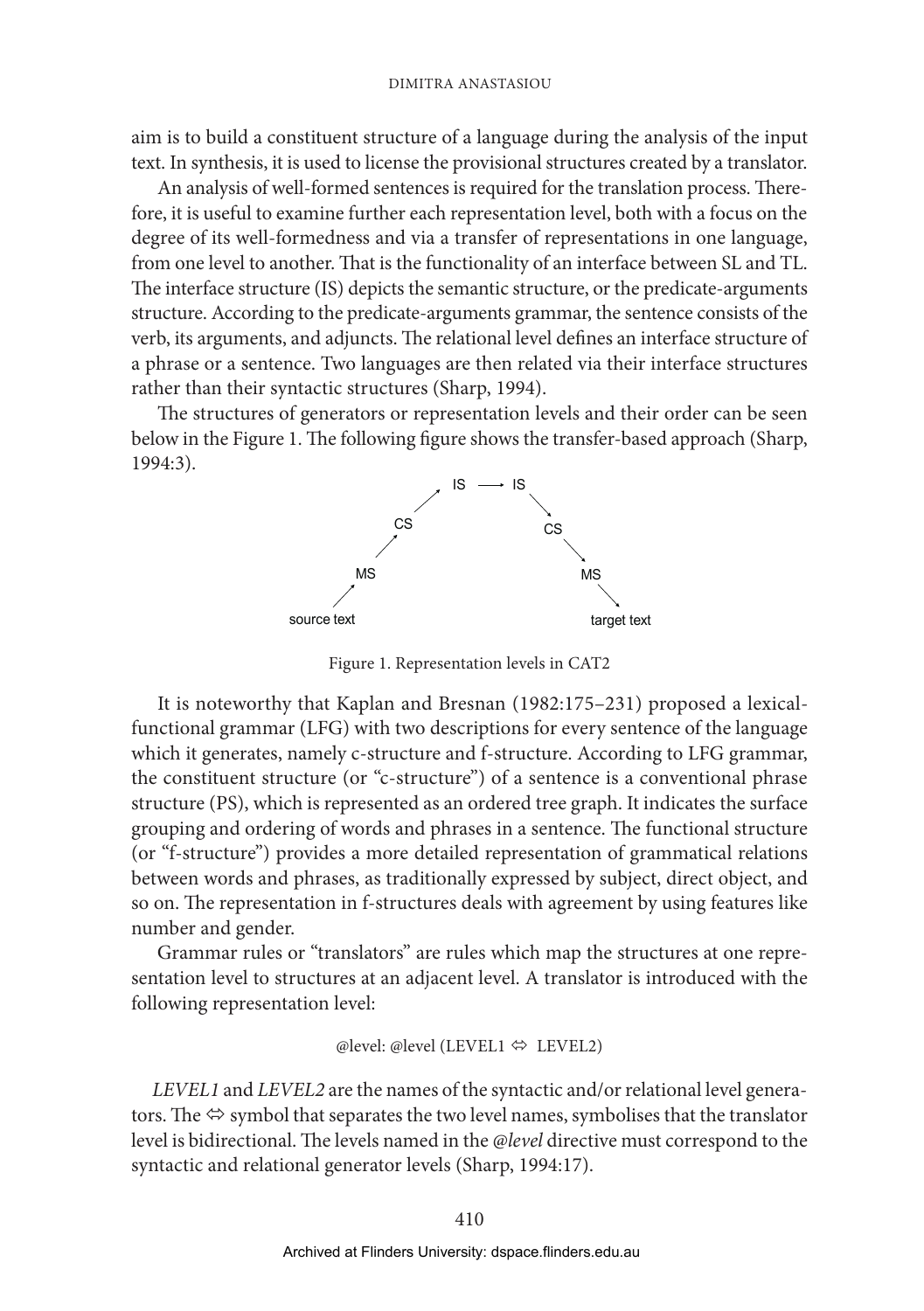Four rule types are included in CAT2 grammar, two for generators (b-rules, f-rules) and three for translators (t-rules, tf-rules, mw-rules) (Streiter, Schmidt Wigger, Haug and Sharp, 1994:10):

a) Building rules (b-rules)

These rules describe the possible structures at the level in question.

b) Feature rules (f-rules)

The f-rules describe the feature content of the generated structures. They apply feature constraints to objects created by b-rules. F-rules cannot modify phrase structures in any way, nor can they delete or change existing features, but they can add features.

c) Transfer rules (t-rules)

 Transfer rules transform structures from *LEVEL1* to *LEVEL2* or from *LEVEL2* to *LEVEL1*. T-rules may be bidirectional or unidirectional.

d) Transfer feature rules (tf-rules)

 Tf-rules are analogous to f-rules in a generator, in the sense that they manipulate features, not structures. They transfer features from source structures to target structures. Tf-rules are also bidirectional.

e) Multi-word rules (mw-rules)

The multi-word rules transfer word lists to other word lists and can be bidirectional. They identify lexical units which are compounds, words which consist of more than one lexeme. These lexemes connect with each other to generate a word node which can be now analysed by the syntactic parser, for example, the French MWE *pomme de terre* (*Kartoffel*):

```
MWE = [{lex=pomme}, {lex=de}, {lex=terre}] \iff [{lex=pomme\_de\_terre}]
```
Mw-rules can also separate into single parts of the contractions of article and preposition, for example, in Greek (*sto-στο*):

```
Cont = [{lex=p, string=sto}] \le [{lex=p,string=se},{lex=det,string=to}]
```
where "lex" is specified as a preposition "p" and a determiner/article "det". Thus, the contraction *sto* (*στο*) consists of the preposition *se* (*σε*) and the article *to* (*το*).

## **3. Idiom Processing Study in CAT2**

This section looks at idiom processing within the CAT2 system. More precisely, we present the dictionary entries (subsection 3.1) and describe their translation process through MT (3.2). An evaluation of the idiom processing is found in subsection 3.3.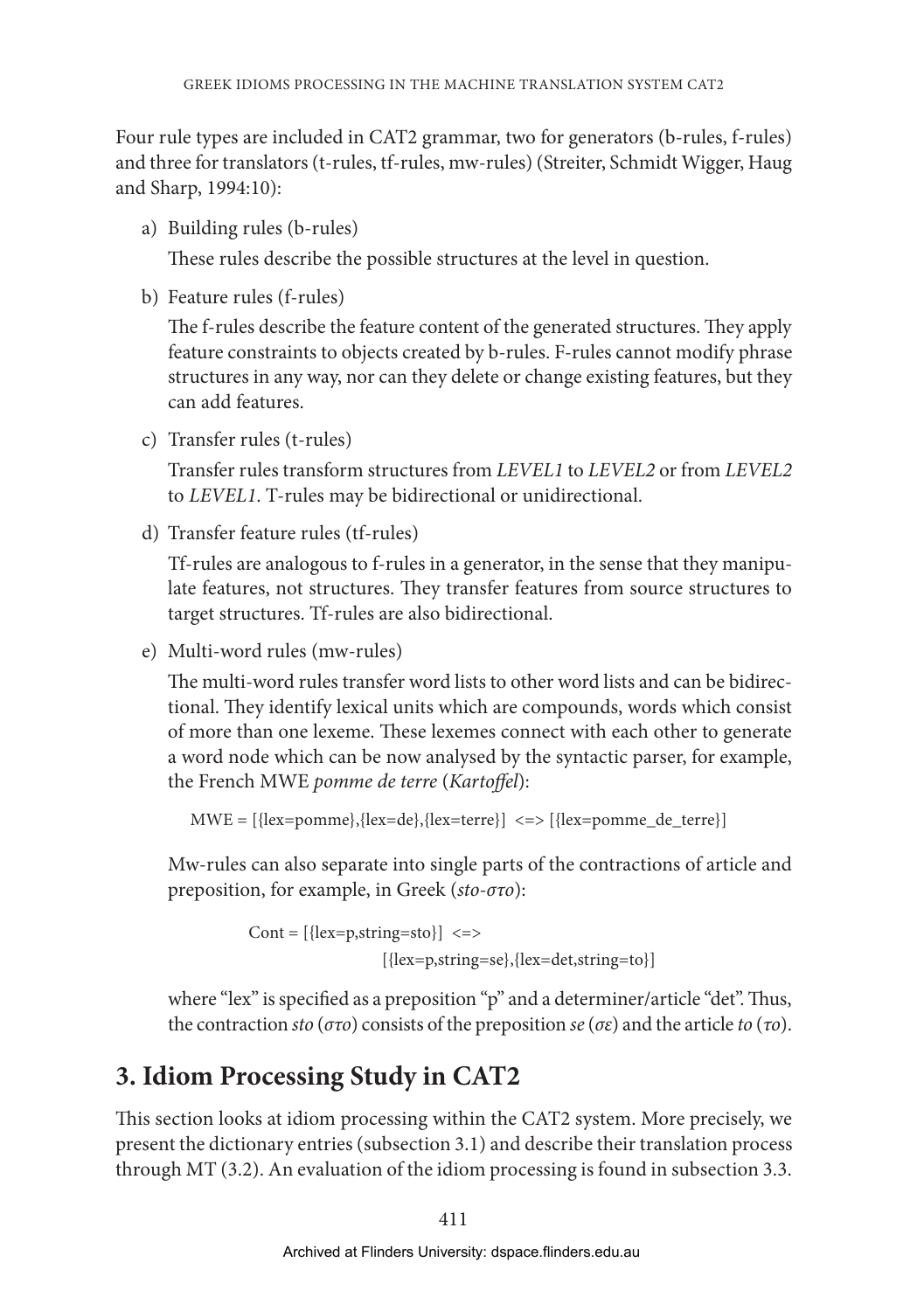### **3.1. Dictionary entries**

11 idiom dictionary entries (listed below) have been added to the Greek-German transfer dictionary and correspondingly 11 sentences, containing an idiom, to the Greek corpus; each sentence contains an idiom stored in the dictionary. 7 out of 11 sentences contain continuous idioms and 4 discontinuous idioms. A distinction has been made between continuous idioms which have adjacent constituents, and discontinuous idioms which have non-adjacent constituents (gaps between constituents).

The sentences have been manually constructed, though different from each other, both regarding morphology and syntax, in favour of diversity and the avoidance of tailoring or "foreseeing" the good evaluation results, by entering similar sentences. The idiomatic expressions have been classified into the following syntactic categories: noun phrase (NP), preposition phrase (PP), and verbal phrases (NP plus Verb and PP plus Verb).

a) NP

|           | das A und O<br>to alfa kai to wmega (το άλφα και το ωμέγα)<br>the end-all and be-all             |
|-----------|--------------------------------------------------------------------------------------------------|
|           | der Stein des Anstoßes<br>h petra tou skandalou (η πέτρα του σκανδάλου)<br>bone of contention    |
|           | tote Hose<br>psofia pragmata (ψόφια πράγματα)<br>nothing doing                                   |
| b) PP     |                                                                                                  |
|           | mit Müh und Not<br>me ta chilia zoria (με τα χίλια ζόρια)                                        |
|           | limpingly/reluctantly                                                                            |
| c) $NP-V$ |                                                                                                  |
|           | seinen Kopf durchsetzen<br><i>pataw podi</i> (πατάω πόδι)<br>get one's way                       |
|           | reinen Tisch machen<br>ksekayarizw logariasmous (ξεκαθαρίζω λογαριασμούς)<br>get things straight |
|           | Eindruck schinden<br>kanw figoura (κάνω φιγούρα)<br>impress                                      |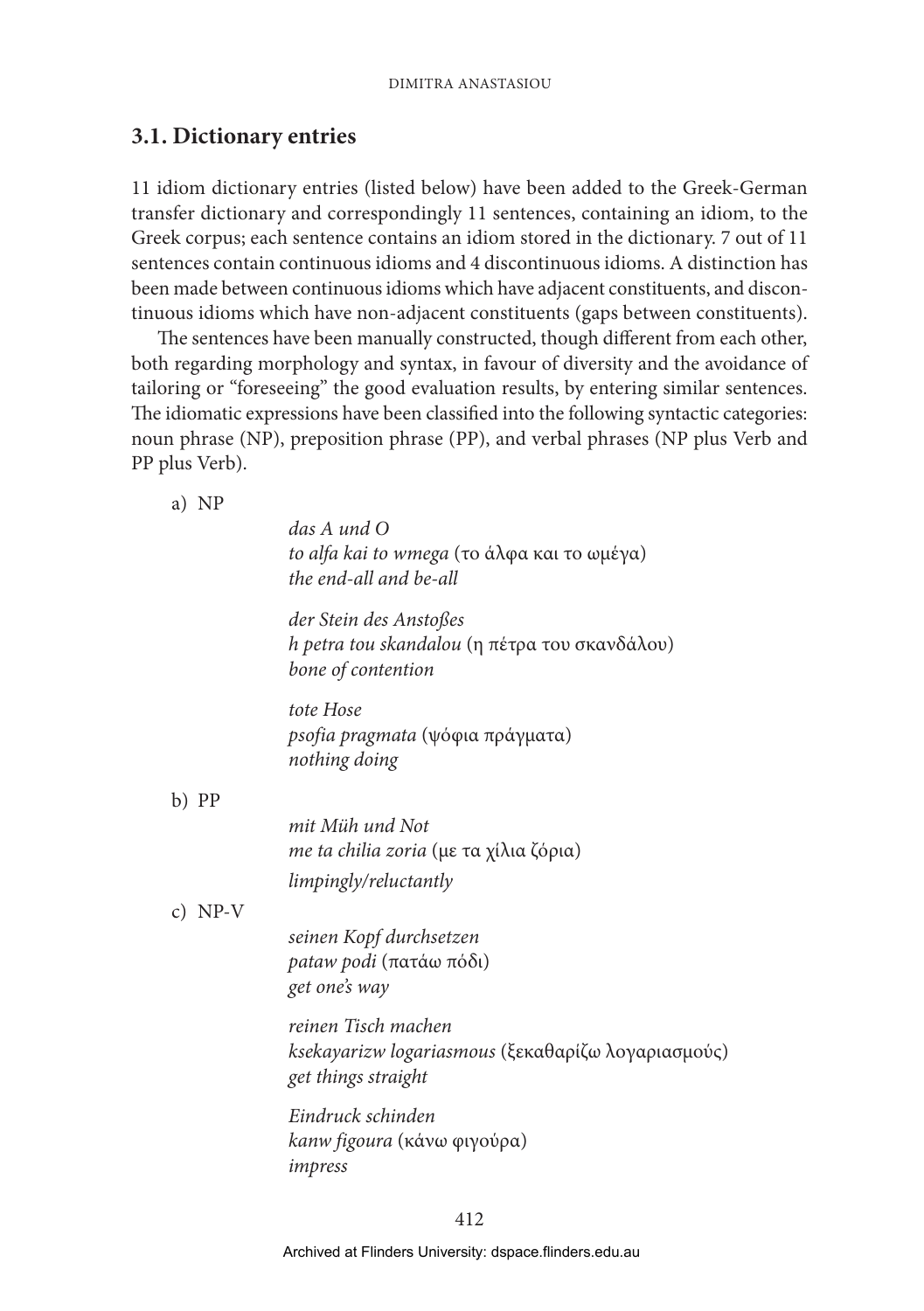*die Zeit totschlagen skotwnw muges* (σκοτώνω μύγες) *kill time*

d) PP-V

*im siebten Himmel sein eimai ston ebdomo ourano* (είμαι στον έβδομο ουρανό) *be in seventh heaven/be on cloud nine*

*auf die Nase fallen spaw ta moutra mou* (σπάω τα μούτρα μου) *come a cropper*

*auf die falsche Karte setzen pontarw se lathos xarti* (ποντάρω σε λάθος χαρτί) *bet on the wrong horse*

### **3.2. Idiom translation process**

Within CAT2, the necessary resources to translate idioms from one language to another are the grammars of each language, the transfer dictionaries, and the multi-word expression rules. These three stages are explained below. An SL corpus is helpful, as users do not have to type the input examples; rather, they have them stored in the corpus.

- a) Addition of the dictionary entries to the transfer dictionary; these entries correspond to *t*-rules on the interface/relational level. Presented below are an NP idiom dictionary entry (i), a PP idiom (ii), and an idiomatic VP (iii):
	- (i) *stein = {lex='h petra tou skandalou'}.[] <=> {lex='der Stein des Anstoßes'}.[].*
	- (ii) *müh = {lex='ta chilia zoria'}.[] <=> {lex='Müh und Not'}.[].*
	- (iii) *tisch = {lex=ksekayarizw,frame= {arg1={semf=pers}, arg2={nlu=logariasmos, agr={num=plu}}}}.[] <=> {lex=machen,frame= {arg1={semf=pers}, arg2={lex='reinen Tisch', agr={num=sing}}}}.[].*

It is noteworthy that PPs are "coded" as NPs and then, during the translation process, the preposition is automatically added in (ii) based on the word-forword translation. The entry found in (iii) will now be discussed in more detail. *Logariasmos* literally means *Rechnung/bill*, whereas *ksekayarizw* has only a figurative meaning: "reinen Tisch machen / to get things straight".4 In (iii) we

<sup>4</sup> However, the idiom "ksekayarizw logariasmous" corresponds more clearly to the German idiom "reinen Tisch machen" than the one-word verb "ksekayarizw" does alone.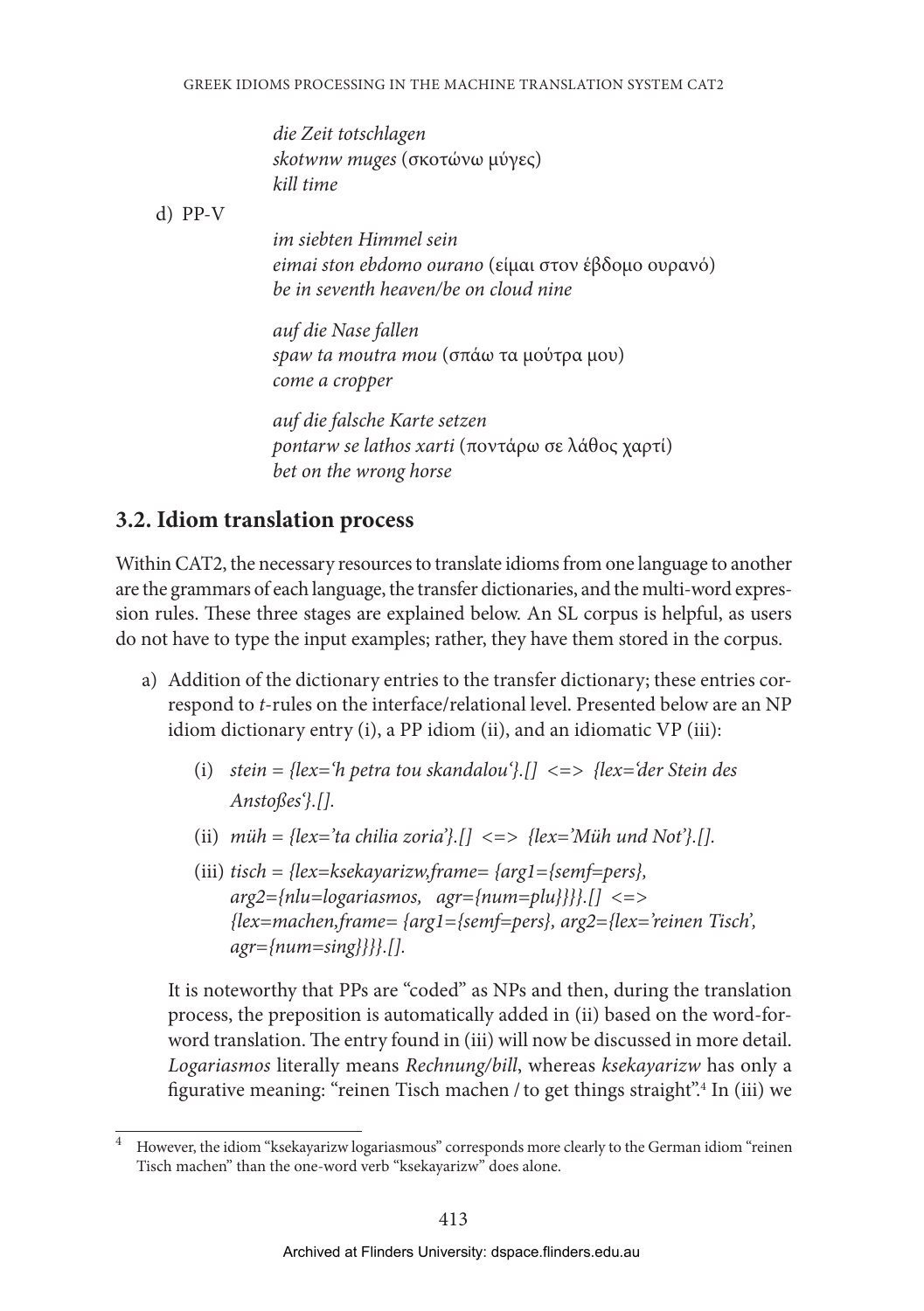"match" the Greek verb with the German one (*ksekayarizw*-*machen*), and the Greek noun with the German NP (*logariasmos-reinen Tisch*). Although, literally seen, there is no translation equivalence, this kind of matching serves our purposes and leads to a successful translation result. The defined agreement in (iii) should be noted, as the Greek noun *logariasmos,* as an idiom, occurs in the plural form, whereas the German correspondent in this idiom, *Tisch*, is represented as a singular number. This method should not be generalisable to the non-idiom cases, but only to multi-word expressions whose components are connected with each other. To give an example, *clean the table* should not be given as an entry, because *clean* can come with other *nouns* too, and semantically these components do not form an entity. The MT process can handle the *clean the table* in the same way as *clean the room/carpet.* It should be pointed out that the idiom's single parts should not necessarily be stored in the dictionary in order to obtain the correct idiomatic translation, unless we want to test whether CAT2 translates correctly, for example, with the phrase, *plhrwnw logariasmous* (Rechnungen bezahlen/pay bills). In this case the following rules must also be added to the dictionary:

*logariasmos1= {lex=logariasmos,vlex~=ksekayarizw}.[] <=> {lex='Rechnung'}.[]. logariasmos2= {lex=logariasmos,vlex=ksekayarizw,agr={num=plu}}.[] <=> {lex='reinen Tisch',agr={num=sing}}.[].*

The "logariasmos2" rule makes clear that *logariasmos* should be translated as *Rechnung* only under the condition that the verb can be anything apart from *ksekayarizw*. By contrast, the "logariasmos1" rule lacks this constraint.

- b) Construction of rules at the morphology level in the Greek (i) and correspondingly in the German (ii) grammar:
	- (i) Greek Grammar *petra = {role=gov,lex='h petra tou skandalou',lemma='h petra tou skandalou',cat=n, gen=fem,agr={num=sing},semf=abs}.[]. zoria = {lex='ta chilia zoria',lemma='ta chilia zoria',cat=n,case=acc}.[].*
	- (ii) German Grammar *stein = {role=gov,lex='der Stein des Anstoßes',cat=n,gen=masc, agr={num=sing}, semf=abs}.[]. müh = {lex='Müh und Not',lemma='Müh und Not',cat=n}.[].*

As for the idiomatic VPs, these are not stored as continuous strings, as the verb can be permutated with consequent, syntactically discontinuous, phenomena. Hence the verbs and their nominal/prepositional part are separately stored as normal entries.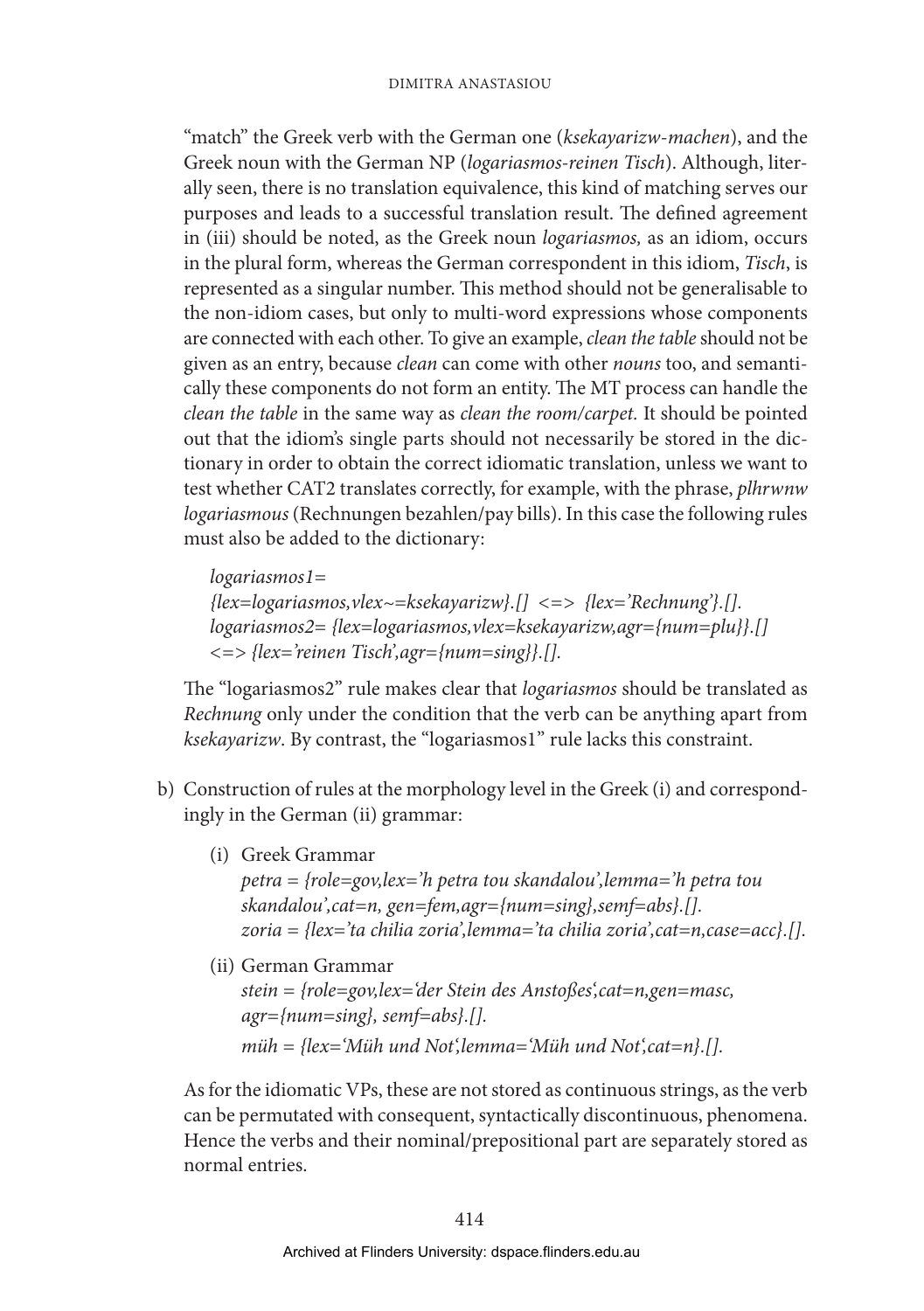c) Constructions of multiword-rules in the German grammar:

```
stein={lex='der_Stein_des_Anstoßes',cat=n} <==> 
[{lex=art,lemma=der,cat=det}, 
{lex='Stein',lemma='Stein',cat=n}, 
{lex=art,lemma=des,cat=det}, 
{lex='Anstoßes',lemma='Anstoßes',cat=n}].
müh={lex='Müh_und_Not',cat=n} <==> 
[{lex='Müh',lemma='Müh',cat=n}, 
{lex=und,lemma=und}, 
{lex='Not',lemma='Not',cat=n}].
tisch={lex='reinen_Tisch_machen',cat=v, transitivity=trans} <==>
[{lex=reinen,lemma=reinen,cat=a}, 
{lex='Tisch',lemma='Tisch',cat=n}, 
{lex=machen,lemma=machen,cat=v}].
```
These multiword-rules aim to bring the idiom's constituents together, in order to be seen as an entity. Also the parts-of-speech are added to help the morphological generation.

It is noteworthy that the multiword-rules are needed only in the grammar of the TL; thus if we translate from Greek into German, then multiword-rules suffice only in the German grammar.

### **3.3. Evaluation findings**

Five examples tested within CAT2 and their translation outputs are presented below:

*1. H petra tou skandalou einai h gunaika* (Η πέτρα του σκανδάλου είναι η γυναίκα)

*Der Stein des Anstoßes ist die Frau* (*The bone of contention is the woman*)*<sup>5</sup>*

*2. Autos diabazei ena biblio me ta chilia zoria* (Αυτός διαβάζει ένα βιβλίο με τα χίλια ζόρια)

*Er liest ein Buch mit Müh und Not* (*He is reading a book reluctantly*)

- 3a. *Egw ksekayarizw logariasmous* (Εγώ ξεκαθαρίζω λογαριασμούς) *Ich mache reinen Tisch*
- *3b. H gunaika ksekayarizei logariasmous* (Η γυναίκα ξεκαθαρίζει λογαριασμούς) *Die Frau macht reinen Tisch* (The woman gets things straight)

<sup>5</sup> The German sentences are the output; the English sentences are only provided here for the non-German speakers.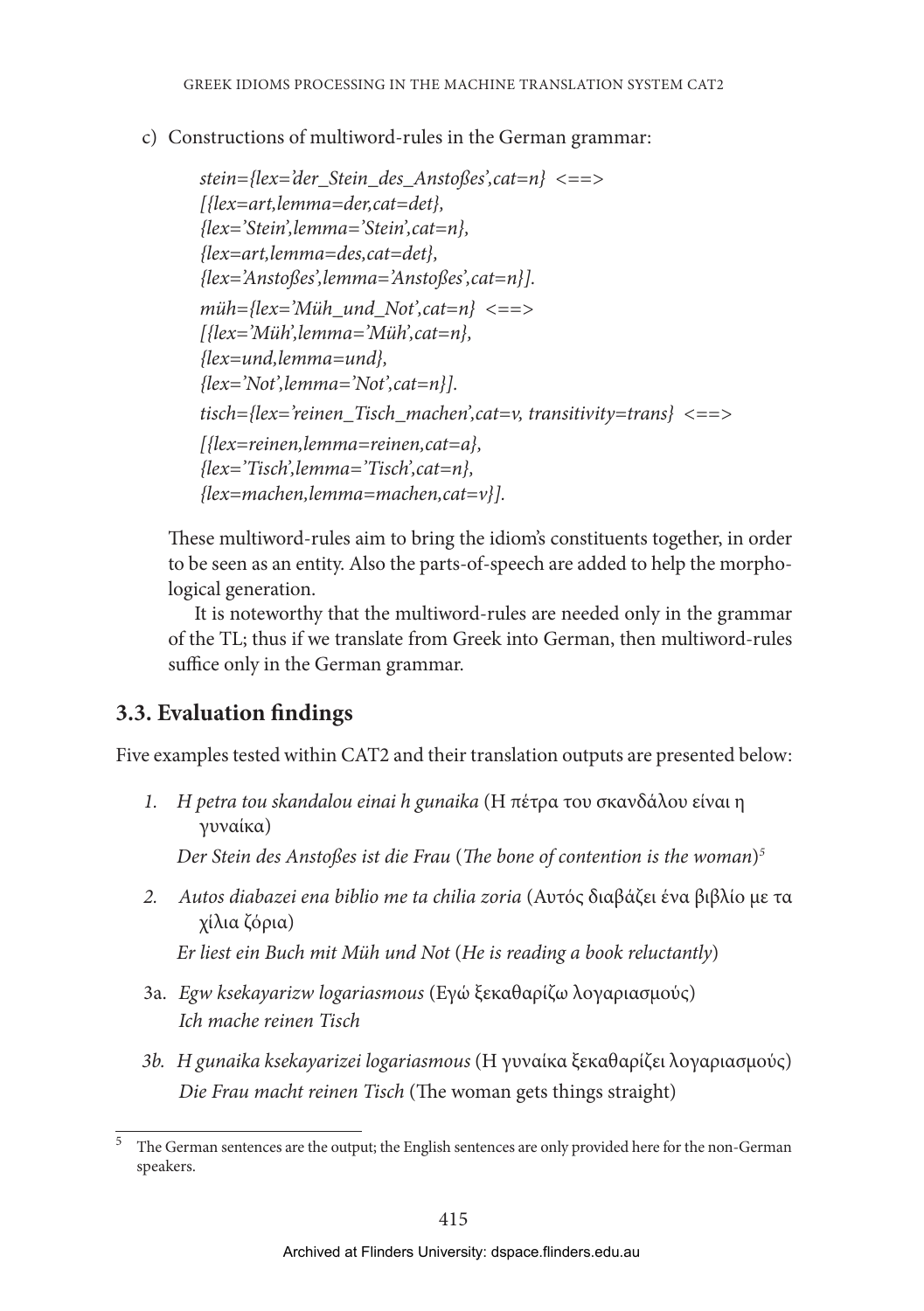#### Dimitra Anastasiou

*3c. Egw ksekayarizw shmera logariasmous* (Εγώ ξεκαθαρίζω σήμερα λογαρισμούς) *Ich mache heute reinen Tisch* (*I get things straight today*)

All idioms, both continuous and discontinuous ones, are correctly translated. Hence the evaluation of CAT2 based on our resources brought very successful results, reaching 100% recall, as well as precision rates. Also, when the verb was conjugated in (3b), there were no encountered problems. This finding contrasted markedly with outcomes obtained using commercial MT systems (Anastasiou, 2008). The translation of sentences with discontinuous idioms (3c) is successfully performed, as long as the aforementioned appropriate multiword-rules are available.

It should be pointed out that the complexity of matching and accordingly, translating discontinuous phrases, is much higher than the complexities encountered when matching continuous phrases. Matching a discontinuous phrase of length *m* on a sentence of length *n* may lead to a huge number of retrieved entries in the order of:

$$
O\binom{n}{m}
$$

By contrast, for continuous phrases, there is a maximum of  $(n - m + 1)$  matches. For example, a discontinuous phrase of 5 words on a 15-word sentence, can be matched in more than 3,000 possible ways, whereas a continuous phrase may lead to 11 possible matches (Carl, 2007:67).

### **4. Summary**

In this paper the unification and transfer-based multilingual MT system CAT2 that has been used since 1987 at Saarland University for research purposes, has been described. More information about CAT2 system can be found in Haller (1993), Sharp (1994), and several other publications.<sup>6</sup> The author has improved the Greek into German language pair in relation to idiomatic processing. After the research revealed differences between EBMT, SMT, and RBMT, specific rule sets of the RBMT system, CAT2, with respect to the generators and translators, were developed. Idiom dictionary entries were listed and put through the stages of the actual idiom processing translation path, adding analogous examples. The paper closed with an evaluation of the German translation output of Greek input sentences, containing both continuous and discontinuous idioms.

<sup>6</sup> All publications related to CAT2 are at: http://www.iai-sb.de/forschung/content/view/51/63/ 2 August 2010.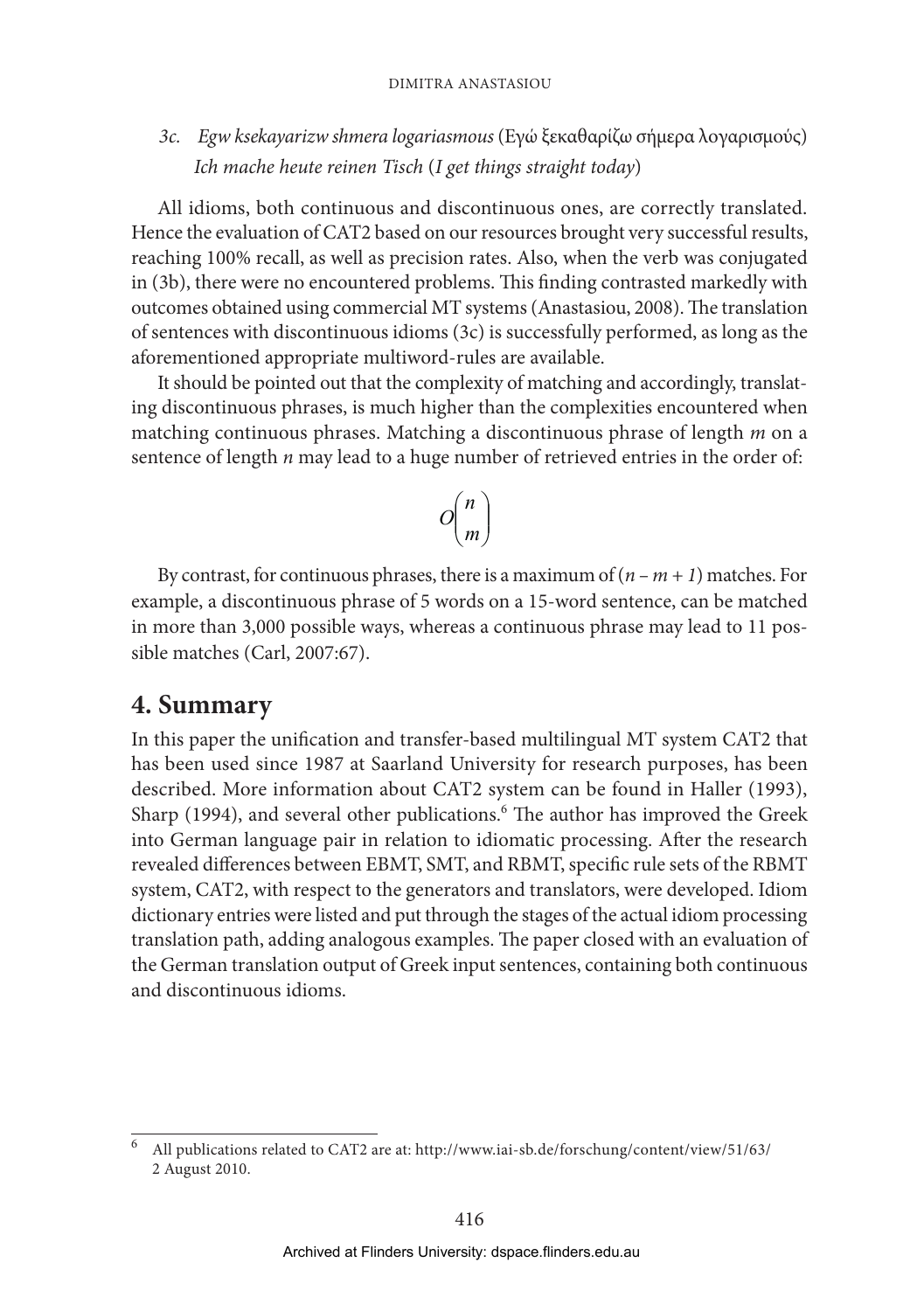### **Bibliography**

Anastasiou, 2008

Dimitra Anastasiou, "Identification of idioms by MT's hybrid research system vs. three commercial systems". In: *Proceedings of the European Machine Translation Conference* (*EAMT*), 22nd–24th September, Hamburg, Germany.

Brown, Cocke, Pietra, Pietra, Jelinek, Mercer, Roossin, 1988

Peter Brown, John Cocke, Della Pietra, Vincent J. Della Pietra, Fredrick Jelinek, Robert L. Mercer, Paul S. Roossin, "A Statistical Approach to Language Translation", in: *Proceedings of the 12th Conference on Computational Linguistics* (*COLING*) 1988, Budapest, Hungary*,* 71–76.

Carl, 2007

Michael Carl, "METIS-II: The German to English MT System". In: *Proceedings of MT Summit*  XI, ed. Bente Maegaard: 65–72. Copenhagen, Denmark.

Haller, 1993

Johann Haller, "*CAT2 – Vom Forschungssystem zum präindustriellen Prototyp*". In: *Sprachtechnologie: Methoden, Werkzeuge, Perspektiven 1993,* ed. H. P. Pütz, J. Haller. 282–303: Hildesheim.

### Hutchins, 2004

William John Hutchins, "Two precursors of machine translation: Artsrouni and Trojanskij". In: *International Journal of Translation*, John Benjamins, Vol. 16 (1), 11–31.

#### Hutchins and Lovtskii, 2000

William John Hutchins and Evgenii Lovtskii, "Petr Petrovich Troyanskii (1894–1950): a forgotten pioneer of mechanical translation". In: *Machine Translation* 15 (3): 187–221, The Netherlands, Kluwer Academic Publishers.

### Kaplan and Bresnan, 1982

Ronald M. Kaplan and Joan Bresnan, "Lexical-Functional Grammar: A formal system for grammatical representation". In: *The Mental Representation of Grammatical Relations*, Joan Bresnan. 173–281: Cambridge, Mass.: MIT Press.

Nagao, 1984

Makoto Nagao, "A Framework of a Mechanical Translation between Japanese and English by Analogy Principle". In: Α. Elithorn, R. Banerji (eds), *Artificial and Human Intelligence*, Amsterdam, North-Holland, 173–180.

#### Nagao, 1988

Makoto Nagao, "Language engineering: the real bottle-neck of natural language processing". In: *Proceedings of the 12th COLING 1988*. 448: Budapest, Hungary.

#### Sharp, 1994

Randall Sharp, *CAT2 Reference Manual*, Version 3.6, Institut der Gesellschaft zur Förderung der Angewandten Informationsforschung e.V. an der Universität des Saarlandes, Saarbrükken, Germany.

#### Stavrou and Tzevelekou, 2000

Mελίτα Σταύρου και Μαρία Τζεβελέκου, *Η Μηχανική Μετάφραση και η Ελληνική Γλώσσα*. Athens: Καστανιώτης.

Streiter, Schmidt Wigger, Haug and Sharp, 1994

Oliver Streiter, Antje Schmidt Wigger, Ute Haug and Randall Sharp, "Getting started with CAT2 Machine Translation System", http://www.iai-sb.de/docs/getting\_started.pdf